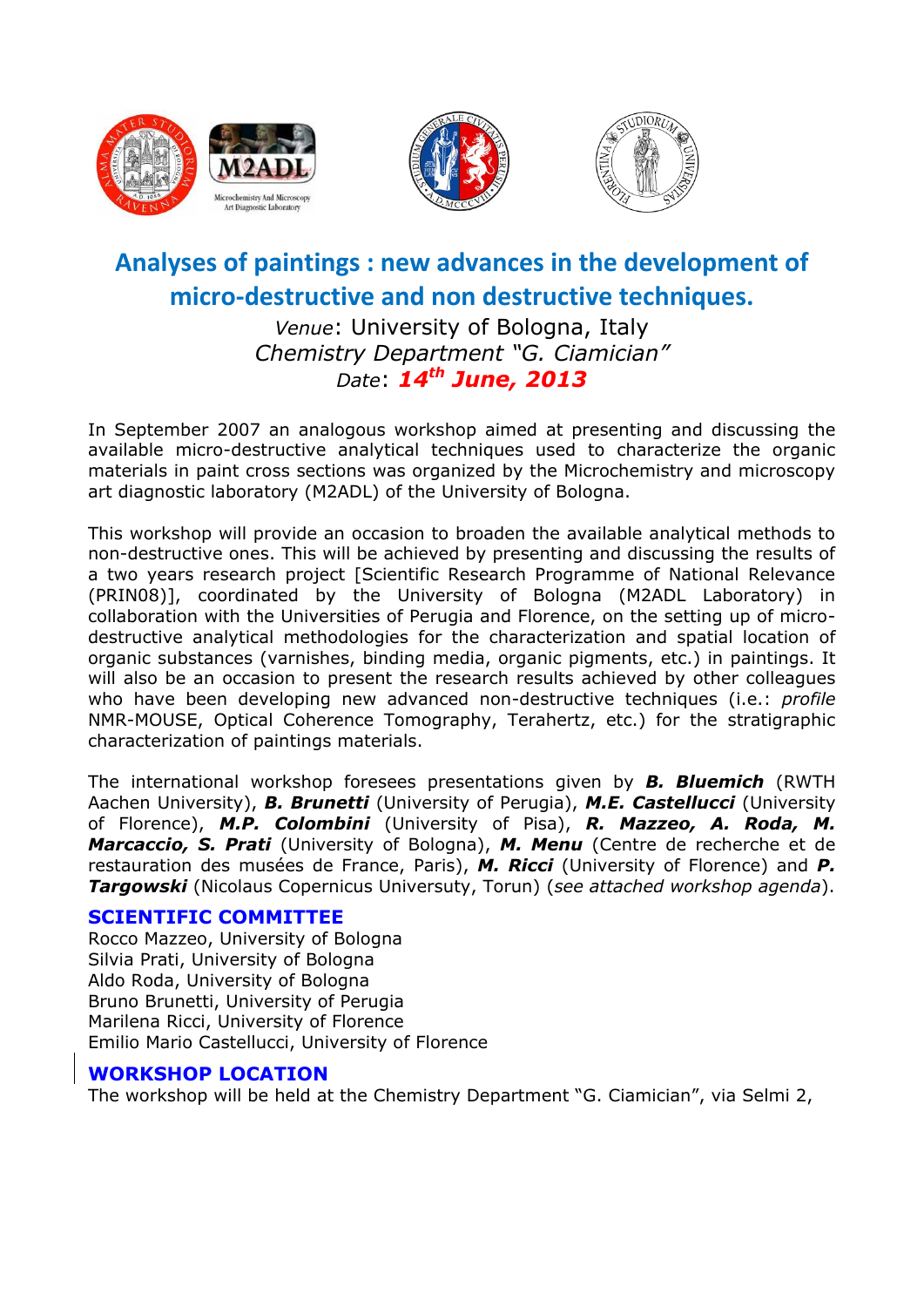

# By air

[The airport](http://www.bologna-airport.it/?LN=UK) (http://www.bologna-airport.it/uk/?LN=UK) is located outside the city, towards Borgo Panigale. For information about the airport, flights, etc.: Aeroporto G. Marconi, Via dell'Aeroporto 50, Ph. 0039 051 6479615 (05.00 - 24.00) From the airport

- Take the [Aerobus,](http://www.atc.bo.it/) alight at the railway station and take bus n. 32 (stop Filopanti) and walk to the Department
- Take the [Aerobus,](http://www.atc.bo.it/) stop in via Indipendenza (VIII Agosto) and walk to the Department (10 min)
- Take a taxi (The airoport is 6 Km far from the centre of Bologna)

# **By train**

For timetables and ticket purchases use the Trenitalia web site

(http://www.trenitalia.com) website, which gives useful information on train stations, special deals, agencies, and a complete railway timetable.

From the railway station:

- Take bus n. 32 in front of the railway station to stop Filopanti (4th stop). On foot, take the 1st street right (via S. Giacomo), then the first left (via Selmi).
- On foot it takes about 20 minutes following via Indipendenza, via Irnerio, via DeRolandis, via S.Giacomo, via Selmi

# **Taxi**

Co.Ta.Bo.: Ph. 051 372727 Radiotaxi: Ph. 051 534141 Taxi sharing

For more information about taxi sharing, in which at least three passengers are taken from the same starting point to the same destination, contact:

UFFICIO TAXI e N.C.C.

Via Brugnoli 6/c, Ph. 051 203071 Fax 051 203052 Mon-Tues-Fri from 8:30 to 12:30, Thurs from 15:00 to 17:00

### **WORKSHOP REGISTRATION**

**The workshop is free**, however due to the limited seats available, prospective participants are kindly asked to send, as soon as possible, to Silvia Prati [\(s.prati@unibo.it\)](mailto:s.prati@unibo.it) an email confirming their interest to participate in the workshop.